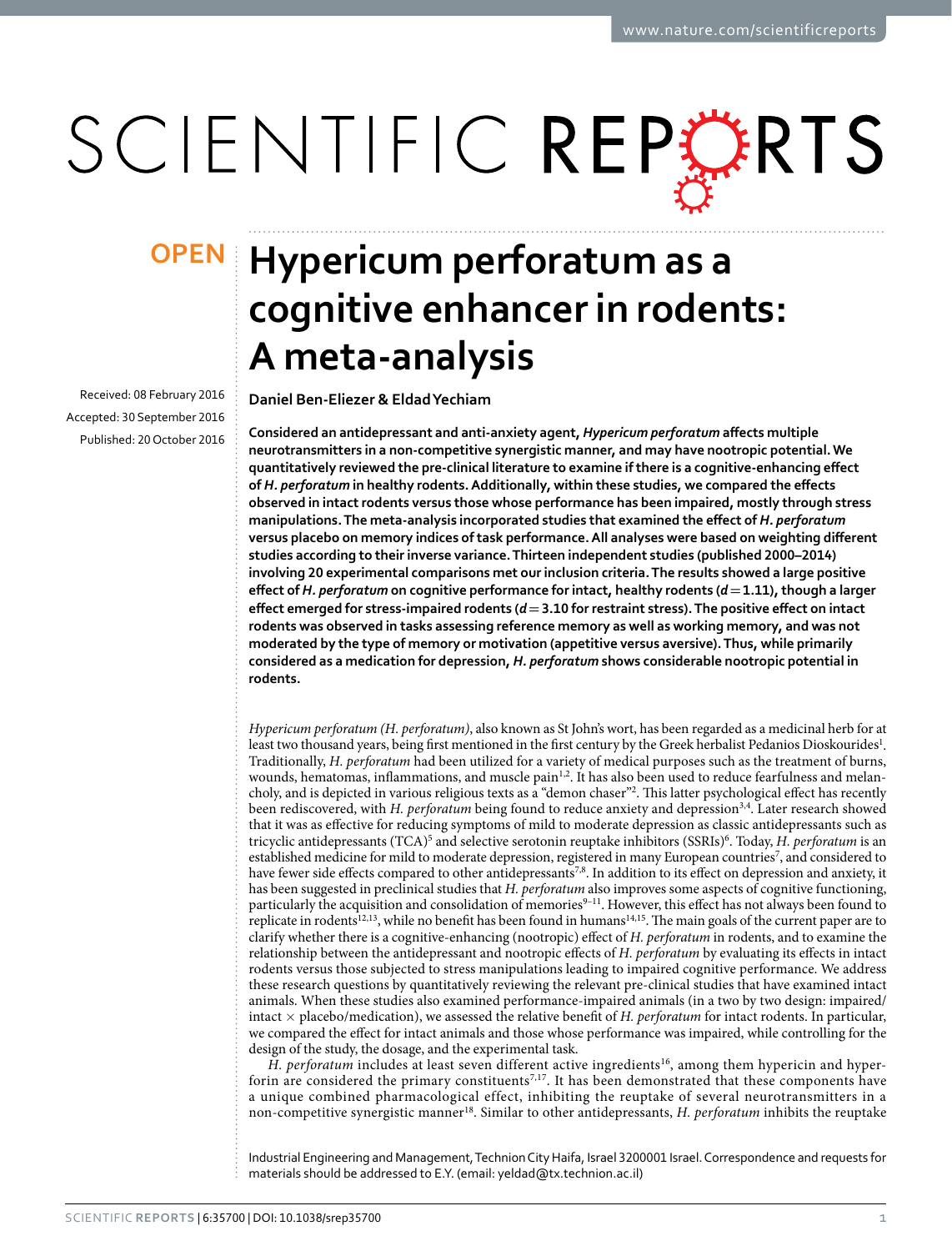of monoamine neurotransmitters (5-HT, noradrenaline, and dopamine[\)18–20,](#page-6-6) which increases the concentration of serotonin and other monoamines in the extracellular space in brain regions such as the hippocam-pus, thalamus, amygdala, and the prefrontal cortex<sup>[21](#page-6-7)</sup>. Upregulation of 5-HT in these areas reduces negative affect from impinging into memory processes $22,23$  $22,23$ , while upregulation of dopamine reduces background firing rate of neurons, thus decreasing non-task related activity and improving signal to noise ratio<sup>24</sup>. These monoaminergic effects are considered quite weak $8,16,18$  $8,16,18$  $8,16,18$ ; however, they are relatively broad in that not only the expression of 5-HT<sub>1A</sub> receptors is upregulated as in most SSRIs, but also of 5-HT<sub>2</sub> receptors<sup>17,18</sup>. Another effect of *H. perforatum* is blocking the binding of GAB[A3](#page-5-2) , which results in decreased central nervous system inhibition<sup>25</sup>. This arousal-related effect is considered to improve the consolidation of mem-ory in the long term storage<sup>[26](#page-6-12)</sup>. *H. perforatum* further regulates NMDA receptors<sup>[18](#page-6-6),27</sup> which play a pivotal role in memory and nootropics<sup>28</sup>. The existence of these neuropharmacological pathways suggests that *H. perforatum* can enhance the cognitive performance of healthy intact animals, either because of its anti-anxiolytic effects which may alleviate task stress or through its effects on memory and task-related attention.

#### **Methods**

A Google Scholar structured search using different keywords was conducted in order to find relevant studies (last search run on March 2016). No limits were applied for language and foreign papers were translated. We used the following search terms: "hypericum", "animal", and one of the following: "nootropic", "cognitive enhancing", "cognitive enhancers", "memory enhancing", or "memory enhancement". We also included all relevant studies referred to by a previous comprehensive review<sup>7</sup>.

The following eligibility criteria were used: with respect to *study type*, we included only studies that examined the effect of *H. perforatum* versus placebo. No language, publication date, or publication status restrictions were imposed. With respect to *types of participants*, we included only animal studies with healthy intact animals. Thus, we included studies fulfilling the following two criteria: random assignment of animals to groups, and a complete design with at least one healthy, intact, control group treated with placebo and a healthy intact rodent group treated with *H. perforatum*. With respect to the *type of intervention*, we included any dosage of *H. perforatum* administered for any duration, versus placebo but not versus no medication at all. With respect to *types of outcome measure*, our analysis focused on learning and memory indices of task-performance. Further to this, we focused on response time measures of these indices (which were commonly reported). Studies or conditions involving tasks that focused on anxiolytic effects of *H. perforatum*, such as time to escape an unknown dangerous place, were excluded (because this examination confounds nootropic and antidepressant/anxiolytic effects). Methods of the analysis and inclusion criteria were specified in advance and documented. Eligibility assessment was performed independently in an unblinded standardized manner by two reviewers. Disagreements between reviewers were resolved by consensus (though no such case emerged).

We used a data extraction protocol based on the Cochrane Consumers and Communication Review Group's data extraction template. One review author extracted the data from included studies and the second author checked the extracted data. When a paper lacked statistical data (averages, standard errors), we requested data from the authors. In cases of no response, we extracted means and SDs from figures using the ImageJ® software (V. 1.48), following the protocol used in other reviews<sup>[29](#page-6-15),[30](#page-6-16)</sup>.

Information was extracted from each included trial on: (1) characteristics of organisms (species, age), and the trial's inclusion and exclusion criteria; (2) type of intervention (including type, dose, duration, and frequency of *H. perforatum* administration; versus placebo; and any impairment condition, and (3) type of outcome measure (task name and all indices of task performance). The primary measure was speed of performance. The tasks used in the different studies are shown in [Table 1.](#page-2-0)

To examine the effect on different types of memory, we categorized the tasks into those assessing primarily working memory, reference memory (i.e., long term storage of fixed trial properties), and recognition memory. To ascertain whether the effect only emerged for avoidance-related responses we further categorized each task as appetitive or aversive and tested whether effect size may differ under these two categories. This categorization of tasks into memory types and appetitive/aversive motivation appears on Supplementary Table S1. Finally, each paper was reviewed to determine whether animals had access to food and water and were kept in ample temperature and humidity prior to the experiment, and the blinding of data collectors and outcome assessors.

The meta-analysis was based on all relevant tasks within the included papers. In cases where multiple dosages were used in different conditions, we considered the maximal one. However, in order to examine the moderating effect of dosage we conducted a secondary analysis including all dosages levels. In studies with multiple meas-urements of performance along several days<sup>[10](#page-6-17),[16](#page-6-4)[,31](#page-6-18)</sup>, we used the results obtained on the day after first acquisition.

Means and standard deviations (or standard errors) were obtained from each study to estimate the pooled effect sizes (Cohen's *d*s) of the treatment effect on intact and impaired rodents. Confidence intervals for each study's effect size, and pooled effect sizes and their confidence intervals were calculated using the common prac-tice of weighting different studies according to their inverse variance<sup>[32](#page-6-19),[33](#page-6-20)</sup>. If within a study, multiple tasks were conducted on different animals, n sizes were based on the total number of organisms taking part in the study, such that each study received weight according to the number of organisms tested. Additionally, in order to test for publication bias we plotted the effect size of each experiment by its sample size. The symmetry of such 'funnel plots' was assessed to see if the effect decreased with increasing sample size $34,35$  $34,35$ .

To examine moderating effects we conducted Weighted Least Squares (WLS) regressions, which included the duration of *H. perforatum* administration (number of consecutive days), dosage level, type of memory predominantly assessed, and motivation (appetitive versus aversive) as predictors. In this latter examination we needed to delve into the properties of individual tasks within each study because some have used multiple task types.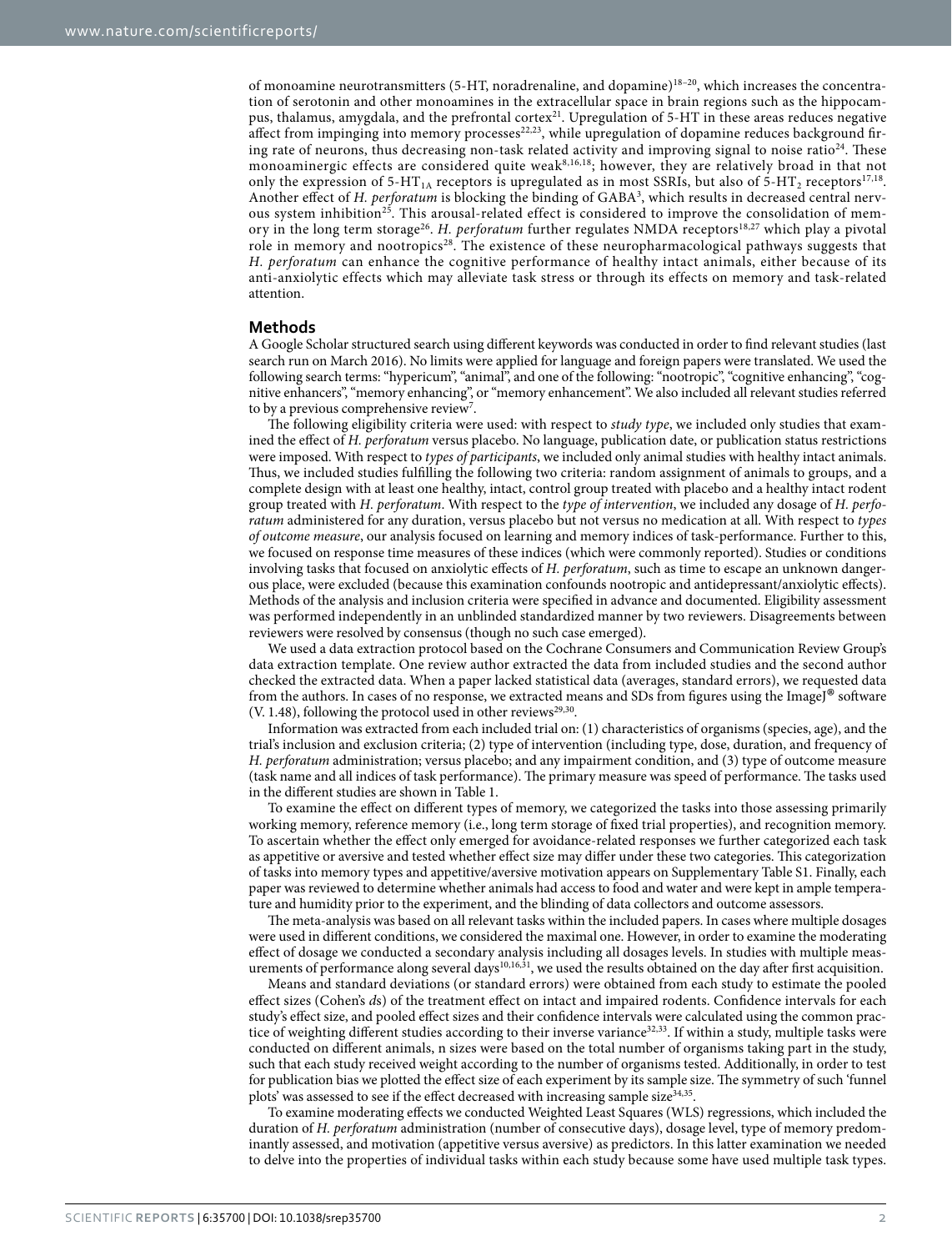<span id="page-2-0"></span>

| Authors, year                              | H. perforatum<br>maximal dose and<br>admin. Duration         | Rodent age<br>(months) | Task $(s)^a$                                                               | No. of healthy<br>animals (max dose) | Impairment<br>method                            | No. of impaired<br>animals (max dose) |
|--------------------------------------------|--------------------------------------------------------------|------------------------|----------------------------------------------------------------------------|--------------------------------------|-------------------------------------------------|---------------------------------------|
| Kumar et al., 2000 <sup>10</sup>           | $200 \,\mathrm{mg/kg} \times 3 \,\mathrm{days}^{\mathrm{c}}$ | Adults                 | Active avoidance response,<br>passive avoidance learning <sup>b</sup>      | 72                                   | Drug induced<br>amnesia                         | 48                                    |
| Klusa et al., 2001 <sup>9</sup>            | $50 \,\mathrm{mg/kg} \times 8 \,\mathrm{days}^{\mathrm{c}}$  | Adults                 | Conditioned avoidance response,<br>passive avoidance learning <sup>b</sup> | 39                                   |                                                 |                                       |
| Misane & Ogren, 2001 <sup>37</sup>         | $30 \,\mathrm{mg/kg} \times 1 \,\mathrm{day}$                | Adults                 | Passive avoidance learning test <sup>b</sup>                               | 16                                   |                                                 |                                       |
| Kumar et al., 2002 <sup>16</sup>           | $200 \,\text{mg/kg} \times 3 \,\text{days}^{\text{c}}$       | Adults                 | Active avoidance response,<br>passive avoidance learning <sup>b</sup>      | 24                                   | Electroconvulsive<br>shock induced<br>amnesia   | 24                                    |
| Widy-Tyszkiewicz et al., 200241            | $13 \,\mathrm{mg/kg} \times 63 \,\mathrm{days}^c$            | 6 <sub>m</sub>         | Morris water maze <sup>58</sup>                                            | 17                                   |                                                 | $\overline{\phantom{0}}$              |
| Beijamini & Andreatini, 2003 <sup>31</sup> | $300 \,\mathrm{mg/kg} \times 7 \,\mathrm{days}^{\mathrm{c}}$ | Adults                 | Elevated T maze <sup>59 b</sup>                                            | 48                                   | $\overline{\phantom{0}}$                        | —                                     |
| Trofimiuk et al., 2005 <sup>39</sup>       | 350 mg/kg $\times$ 21 days                                   | 2 <sub>m</sub>         | Morris water maze <sup>58</sup> , Object<br>recognition test <sup>60</sup> | 40                                   | Restraint stress:<br>cortisol-induced<br>stress | 78                                    |
| Trofimiuk et al., 2006 <sup>12</sup>       | 350 mg/kg $\times$ 21 days                                   | 2 <sub>m</sub>         | Passive avoidance learning test <sup>b</sup>                               | 20                                   | Restraint stress:<br>cortisol-induced<br>stress | 40                                    |
| Trofimiuk & Braszko, 2008 <sup>11</sup>    | 350 mg/kg $\times$ 21 days                                   | 2 <sub>m</sub>         | Morris water maze <sup>58</sup>                                            | 20                                   | Restraint stress:<br>cortisol-induced<br>stress | 41                                    |
| Prakash et al., 2010 <sup>38</sup>         | $200 \,\mathrm{mg/kg} \times 21 \,\mathrm{days}$             | Adults                 | T maze <sup>59</sup>                                                       | 16                                   | <b>Restraint stress</b>                         | 16                                    |
| Hasenein & Shahidi, 2011 <sup>36</sup>     | $25 \,\text{mg/kg} \times 30 \,\text{days}^{\text{c}}$       | $3-4m$                 | Passive avoidance learning test <sup>b</sup>                               | 14                                   | Drug induced<br>diabetes                        | 14                                    |
| Trofimiuk et al., 2011 <sup>40</sup>       | 350 mg/kg $\times$ 21 days                                   | 2 <sub>m</sub>         | Barnes maze <sup>61</sup>                                                  | 32                                   | Restraint stress:<br>cortisol-induced<br>stress | 64                                    |
| Asadi et al., 2014 <sup>13</sup>           | $350 \,\mathrm{mg/kg} \times 7 \,\mathrm{days}$              | Adults                 | Passive avoidance learning test <sup>62b</sup>                             | 12                                   | <b>Restraint stress</b>                         | 12                                    |

Table 1. Preclinical studies examining the effect of *Hypericum perforatum* on cognitive performance of **healthy intact rodents.** Note: C – Control group (Intact rodents), H – *H. perforatum* group (Intact rodents), I –Impaired group. IH – Impaired and *H. perforatum* group. a Mean latency or duration of performance was measured, unless otherwise noted. <sup>b</sup>Duration of avoiding a dark compartment where rats had previously undergone electric shock. Effect size was inversed. c Multiple dosages of *H. perforatum* were administrated (maximal dose is noted).

Therefore, each observation was further weighted according to the number of tasks within a study (the weight score was divided by the number of tasks). In light of the small number of studies, each of the four moderators (duration, dosage, memory type, and motivation) was individually entered into a separate regression model as a predictor.

### **Results**

The literature search provided a total of 792 citations, of which 13 studies met the criteria and were included in the review. [Figure 1](#page-3-0) provides a complete flow diagram of this process. The 13 reviewed studies (each published as a separate paper between the years 2000 and  $2014$ ) $^{9-13,16,31,36-41}$  $^{9-13,16,31,36-41}$  $^{9-13,16,31,36-41}$  $^{9-13,16,31,36-41}$  involved 20 experimental comparisons. Tested animals had access to food and water and were kept in ample temperature and humidity prior to the experiment. All studies, except for two, used rats (Prakash *et al.*, 2010 [38](#page-6-24) used mice and Klusa *et al.*, 2011 [9](#page-5-8) used both rats and mice). The number of animals in each experimental condition varied between 6 and 16 (*M*= 8.3, *SD*= 2.8). No information on blinding of experimenters and data evaluators was available. [Table 1](#page-2-0) includes the detailed characteristics of each study.

Overall, for non-impaired organisms *H. perforatum* was administered to 289 healthy intact rodents (maximal dosages groups:  $n=170$ ) and placebo to 200 healthy intact rodents. Additionally, nine studies (involving 13 experiments) also compared the intact animals - as a control group - to a group in which cognitive performance had been impaired. Across experiments, the predominant means of impairment was by restraint-induced stress  $(k= 6)$ ; others were cortisol induced stress  $(k = 4)$ , scopolamine, sodium nitrite, and electroconvulsive shock induced amnesia  $(k=2)$ , and diabetes  $(k=1)$ . With the exception of two studies which administrated *H. perforatum* acutely (in 1 day), others maintained daily *H. perforatum* administration sub-chronically (4 days) to chronically (from 21 to even 64 days) before measuring performance. Daily dosages varied greatly, between 1 to 350mg/kg.

[Figure 2](#page-4-0) illustrates the effect size and 95% confidence interval for each of the 13 studies. Across studies, there was a large positive effect of *H. perforatum* on intact rodents' performance (mean  $d=1.11$ ) which was statistically significant (95% CI: 0.84 – 1.37), indicating that administration considerably enhanced memory processes among healthy, intact, rodents. For the impaired rodents the effect was larger (mean *d*=3.70, 95% CI: 3.35 – 4.04). This was true both for rodents whose performance was impaired by restraint stress (mean *d*= 3.10, 95% CI: 2.68 – 3.52) or by other means (mean *d*= 4.04, 95% CI: 3.62 – 4.46). The differences between the effect for intact versus impaired rodents were statistically significant (intact vs. restraint stress:  $z = 6.56$ ,  $p < 0.001$ ; intact vs. other means of impairment: *z*=8.25, *p*<0.001). Still, there was large variance in the relative influence on intact and impaired rodents. In five out of nine studies, the administration of *H. perforatum* led to significantly higher performance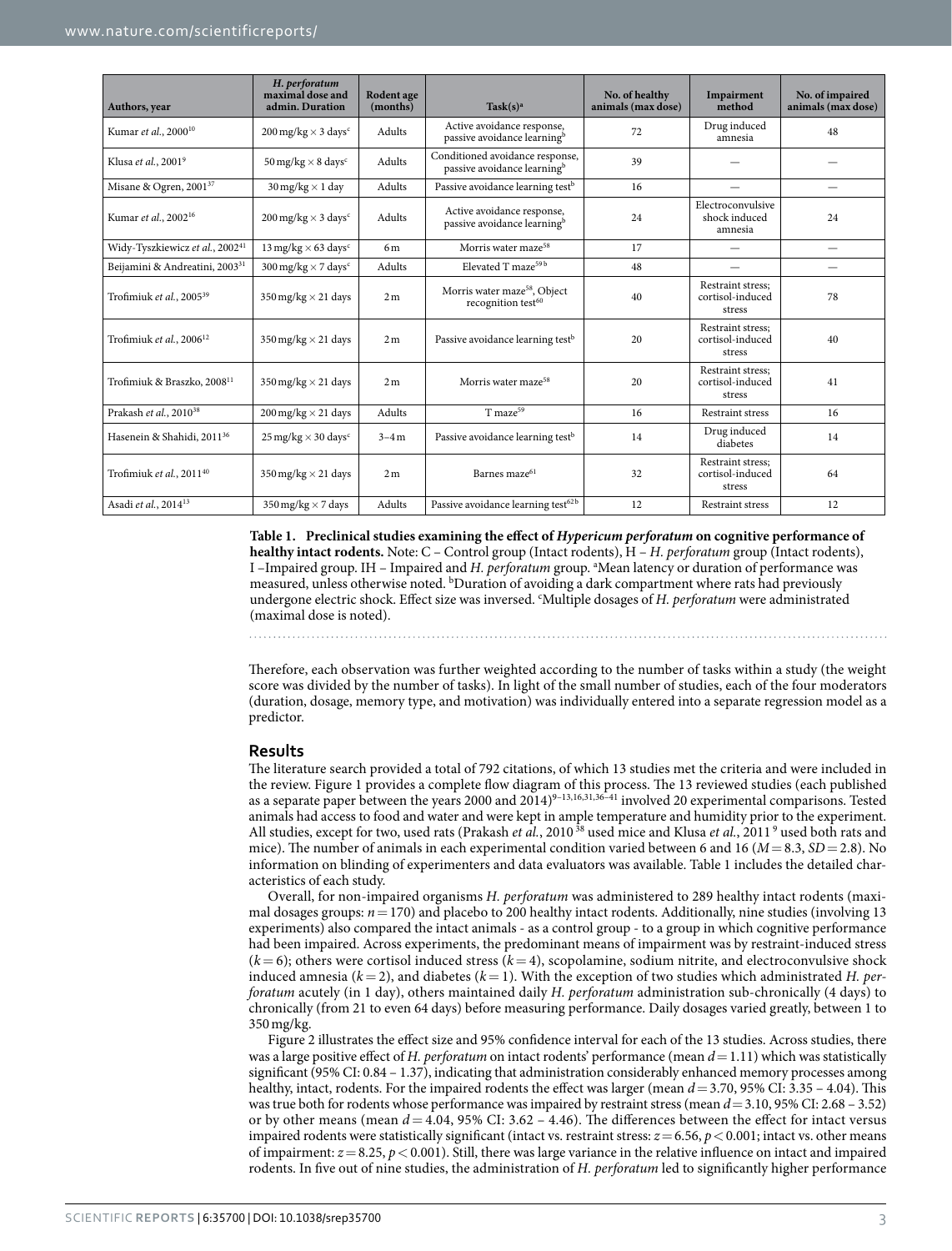

<span id="page-3-0"></span>**Figure 1. Flow diagram of literature search (based on Moher** *et al.***)**[57](#page-7-5).

levels for impaired rodents; in three studies, there was no significant difference; while in one study intact rodents benefited significantly more than impaired ones.

In addition to the effect size estimation, heterogeneity was assessed using the common measurements of *Q* and  $I^{242}$  $I^{242}$  $I^{242}$ . Cochran's Q test yielded significant heterogeneity for both intact ( $Q = 154$ ,  $p < 0.001$ ) and impaired  $(Q=46, p<0.001)$  rodent designs. The  $I^2$  index also showed large heterogeneity for the intact (92%) and impaired (83%) experimental comparisons. While not proving the existence of moderators driving heterogeneity, these results strongly invite further investigations of the variability across studies[43](#page-6-31).

As noted above, one major difference between experiments involved the type of memory assessed. The majority of the reviewed studies (*k*=11) examined reference memory (i.e., recalling trial fixed features) and because of this the overall effect size reflects differences in reference memory to a greater extent than other types of memory. Hence, we also separately analyzed the tasks assessing each memory type. In studies of reference memory we found an effect size of *d*=1.06 (95% CI: 0.76 – 1.35) for intact rodents, and *d*=3.31 (95% CI: 2.88 – 3.73) for the impaired ones. In studies assessing primarily working memory there was also a large effect size for healthy intact rodents, *d*= 1.54 (95% CI: 0.95 – 2.14), and a larger effect size for impaired rodents, *d*= 4.38 (95% CI: 3.77 – 4.99) (one study focused on recognition memory with the results being similar, intact  $d=1.75$ ; impaired  $d=2.75$ ).

Weighted Least Squares (WLS) regression analyses were conducted to assess possible moderators within the intact healthy rodents. First, we compared tasks focusing on reference versus working memory (and excluding the single study examining recognition memory): the results show no significant moderating effect ( $\beta$  = 0.12, *p* = 0.62). Secondly, an examination of appetitive versus aversive motivation similarly showed no moderating effect ( $\beta$  = 0.07, *p* = 0.78). Finally, there was no moderating effect of duration ( $\beta$  = 0.26, *p* = 0.27) or dosage ( $\beta$ =0.13,  $p$  =0.59). For the impaired rodents also, neither memory type, motivation, duration, nor dosage were related to the effect size ( $p's > 0.38$ ).

An alternative analysis was conducted taking into consideration not only the maximal dosage, but all dosages (specifically, each dosage group was examined separately and weighted based on the number of different dosage conditions in each study, as indicated above). The effect sizes were similar to those reported above for maximal dosages, both for the intact rodents,  $d = 1.09$  (95% CI: 0.83 – 1.35); and for the impaired ones,  $d = 3.58$  (95% CI: 3.23 – 3.93). WLS regression analyses, analogous to those mentioned above, also did not yield any significant moderator.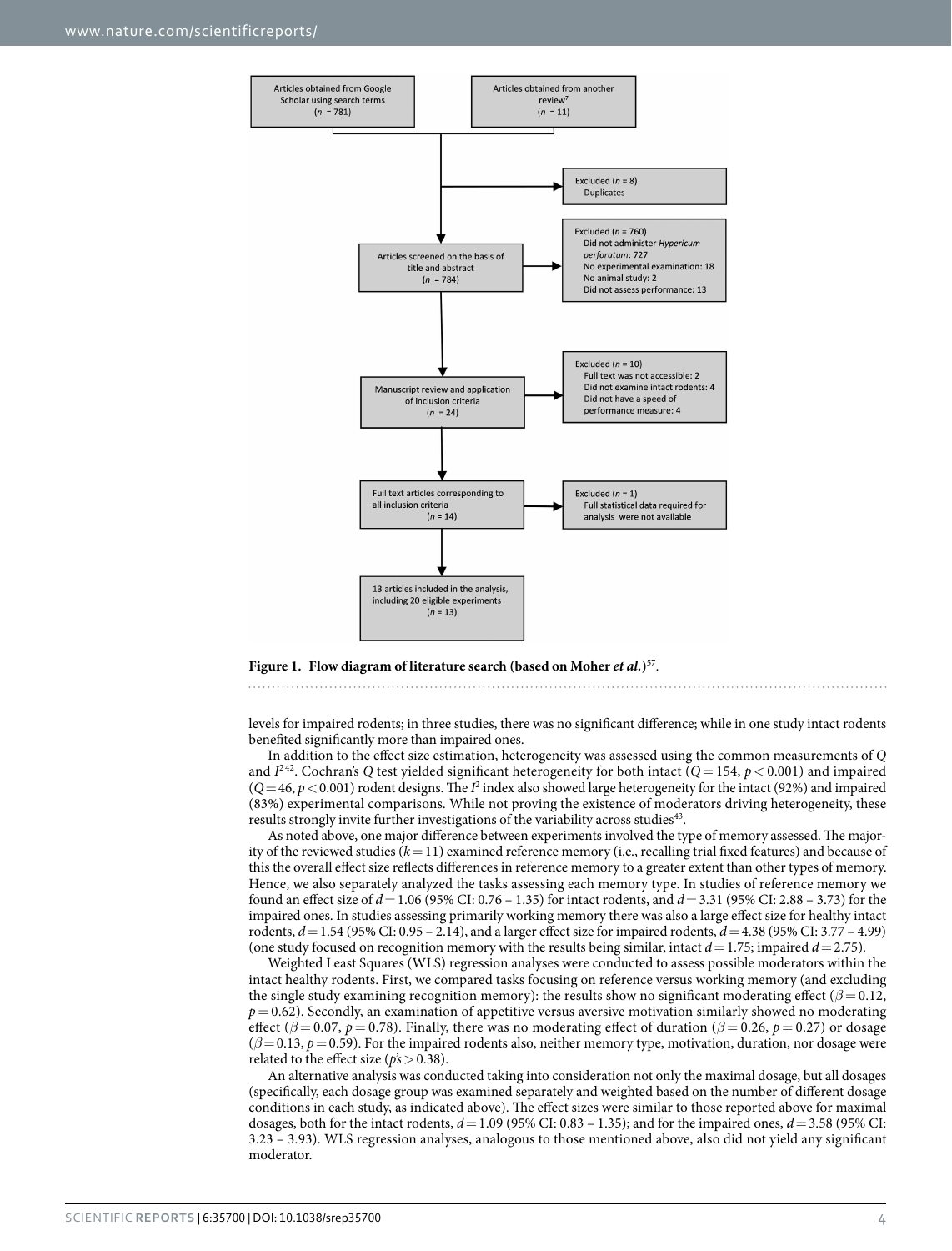

#### <span id="page-4-0"></span>**Figure 2. Effect sizes (Cohen's d's) and 95% confidence intervals for the difference between the effect of**  *Hypericum perforatum* **and placebo on cognitive performance of intact and impaired rodents.**

Finally, we tested whether the effect size is inflated due to publication bias (i.e., small sample studies with large effect sizes), using the method proposed by Egger<sup>[34](#page-6-21)</sup>, which examines the relation between the studies effect size and their sample size. With no publication bias, studies with the largest *n* are plotted near the average effect size, and smaller studies are spread evenly on both sides, creating a roughly funnel-shaped distribution. The funnel plot, based on all tasks involving intact rodents, is shown in [Fig. 3](#page-5-9). While the funnel plot is roughly symmetric, reflecting little relation between sample size and effect size, there were four outliers with small sample sizes and extreme results (|z|>3; 3 positive, 1 negative). Excluding these four cases, a similar size effect remains (*d*=1.06, 95% CI: 0.78 – 1.35), emphasizing the validity of the main effect for intact rodents.

#### **Discussion**

A meta-analytic summary of preclinical studies revealed that though primarily considered as a medication for depression, *H. perforatum* seems to have large nootropic effects. As might be expected, across studies the effect was more pronounced in rodents with impaired cognitive performance, either due to stress or amnestic agents. However, particularly for the stress-impaired rodents there was large heterogeneity between studies and only in about a third of the studies was the effect significantly higher for the impaired compared to the intact rodents. Classic antidepressant drugs, such as SSRIs and SNRIs, are not usually considered to possess nootropic traits, unless administered to depressed or anxious populations, in whom they can reduce cognitive biases and restore normal cognitive performanc[e44,](#page-6-32)[45.](#page-6-33) Our results suggest that at least for *H. perforatum*, this assumption should be re-evaluated.

Interestingly, the nootropic effect was observed in tasks involving different characteristics: first, the effect was observed both in tasks assessing reference memory as well as in tasks assessing primarily working memory. Secondly, *H. perforatum* enhanced performance both in tasks involving appetitive and aversive stimuli. This implies that the effect of *H. perforatum* on performance is not mediated solely by enhanced avoidance responses due to its effect on the mood system<sup>37</sup>, but rather that it modulates broader learning and memory processes.

Our view is that two basic aspects contribute to this nootropic effect for healthy intact rodents: First, there is extensive documentation that performance-related stress may impinge upon the achievements of intact organ-isms as well, thus reducing it may have positive effects<sup>5[,46](#page-6-34)</sup>. In addition to its effect on a variety of neurotransmitters noted above, *H. perforatum* also has a long term influence on the expression of genes involved in the regulation of the hypothalamic-pituitary-adrenal (HPA) axis, which leads to reduced plasma adrenocorticotropic hormone and corticosterone level<sup>46</sup> and inhibits stress-induced increases in gene transcription in the hippocampus and the pituitar[y46](#page-6-34). An additional neuroendocrine interaction is via suppression of interleukin (IL-6) release, which inhibits substance-P mediated stress responses<sup>47</sup>. These diverse stress-related mechanisms are consistent with our finding that the nootropic effect was larger in stress-induced rodents. Secondly, *H. perforatum* may have additional nootropic effects that should be further investigated. In part, these processes may be specific to spatial tasks: *H. perforatum* uniquely upregulates 5-HT<sub>2</sub> receptors, an effect which is thought to contribute to the enhancement of spatial memory<sup>41[,48](#page-6-36)</sup>. Alternatively, it may have a general effect on memory performance, via its dopaminergic activity<sup>27</sup>, or due to its GABAergic traits modulating working memory<sup>49</sup>, or combined GABA and glutamate neuromechanisms regulating NMDA receptors<sup>18</sup>.

Limitations of the current study include the heterogeneity of the tasks performed, and the overall small number of studies. As well, as with any meta-analysis one should consider the likelihood that studies with null results were not published, thus inflating the effect size found. Our analysis using Egger's method<sup>34</sup> suggests marginal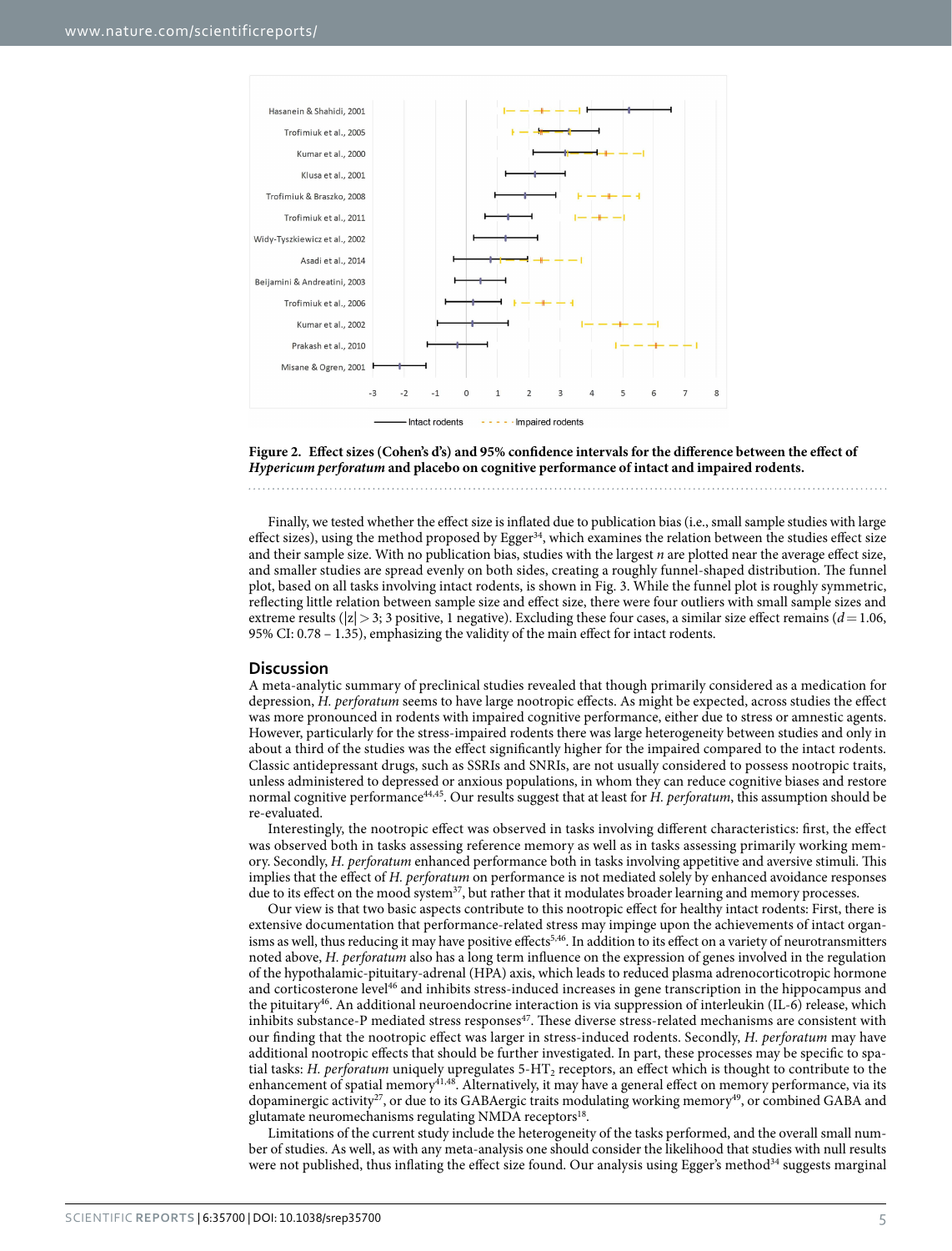

<span id="page-5-9"></span>**Figure 3. Funnel plot of experimental comparisons on intact rodents (maximal dosages only, different tasks shown separately).** Margins are at  $Z = 3$  (99.7%).

inflation of effect size in the present investigation, though it does not completely rule out the possibility of a drawer effect. Still, it should be stressed that in the majority of the reviewed studies the underlying assumption was an interaction effect, such that there would be a positive effect of *H. perforatum* on performance for the stress-impaired rodents and not for the intact ones. Nevertheless, a considerable and unexpected positive effect emerged for the intact control group.

In light of these findings it is interesting to consider two human studies examining the effect of *H. perforatum* administration on cognition<sup>14[,15](#page-6-3)</sup>. The first study involved 12 healthy volunteers, who underwent three within-subject conditions of a single acute dose (Placebo, *H. perforatum* 900mg or *H. perforatum* 1800mg). No significant effect of *H. perforatum* was obtained in tasks assessing several cognitive functions (working memory, delayed recall, and reaction time). Furthermore, the highest dose (1800mg) even impaired performance in some of the tasks[14](#page-6-2). The second study was also based on a small sample of 12 healthy volunteers, and examined the effect of 14 days of *H. perforatum* administration (standard antidepressant dosage containing 900μg hypericin). No effects were found in cognitive tasks and physiological measures of autonomic nervous system activity[15](#page-6-3).

What seems to differentiate the former study from most of the animal studies in our review is that it had only a single administration of *H. perforatum*. For SSRIs and *H. perforatum* as well, the neurochemical effects are expected to build up and reach significance only after a couple of weeks<sup>[50,](#page-6-38)51</sup>. In addition, it is worth noting that both human studies used very large dosages, about the same as those recommended for individuals suffering from moderate to severe depression<sup>[52](#page-7-6)</sup>. Potentially, given the U shape effect found for some of the behavioral outcomes of *H. perforatum*[53](#page-7-7), smaller dosages may be more effective. Finally, the tasks used in the human literature markedly differed from those used in the rodent literature, being less based on learning and more on basic working memory capacity[54](#page-7-8),[55](#page-7-9). Because of the presumed attention-focusing effects of *H. perforatum*, the effects in human may be more pronounced in complex learning or interference tasks<sup>56</sup>. Still, despite these potential differences, the gap between the nootropic effects that we observe in rodent studies and the absence of the effect in human studies remains unclear.

#### **References**

- <span id="page-5-0"></span>1. Istikoglou, C. I., Mavreas, V. & Geroulanos, G. History and therapeutic properties of Hypericum Perforatum from antiquity until today. *Psychiatriki*. **21,** 332–338 (2010).
- <span id="page-5-1"></span>2. Moffat, B. Archaeological Sources for the History of Herbal Medicine Practice: The case study of St John's wort with valerian at Soutra medieval hospital. In Francia S., Stobart A. (eds) *Critical Approaches to the History of Western Herbal Medicine: From Classical Antiquity to the Early Modern Period*. Bloomsbury, London, UK, pp. 253–270 (2014).
- <span id="page-5-2"></span>3. Chatterjee, S. S., Bhattacharya, S. K., Wonnemann, M., Singer, A. & Müller, W. E. Hyperforin as a possible antidepressant component of Hypericum extracts. *Life Sci*. **63,** 499–510 (1998).
- <span id="page-5-3"></span>4. Kessler, R. C. *et al.* The use of complementary and alternative therapies to treat anxiety and depression in the United States. *Am. J. Psychiat*. **158,** 289–294 (2001).
- <span id="page-5-4"></span>5. Kim, H. L., Streltzer, J. & Goebert, D., St. John's wort for depression: a meta-analysis of well-defined clinical trials. *J. Nerv. Ment. Dis.* **187,** 532–538 (1999).
- <span id="page-5-5"></span>6. Brenner, R., Azbel, V., Madhusoodanan, S. & Pawlowska, M. Comparison of an extract of Hypericum (LI 160) and sertraline in the treatment of depression: a double-blind, randomized pilot study. *Clin. Ther.* **22,** 411–419 (2000).
- <span id="page-5-6"></span>7. Committee on Herbal Medicinal Products (HMPC). *Assessment Report on Hypericum Perforatum L., Herba*. European Medicines Agency: London, UK (2009).
- <span id="page-5-7"></span>8. Barnes, J., Anderson, L. A. & Phillipson, J. D. St John's wort (Hypericum perforatum L.): A review of its chemistry, pharmacology and clinical properties. *J. Pharm. Pharmacol*. **53,** 583–600 (2001).
- <span id="page-5-8"></span>9. Klusa, V., Germane, S., Nöldner, M. & Chatterjee, S. S. Hypericum extract and hyperforin: memory-enhancing properties in rodents. *Pharmacopsychiatry* **34,** 61–69 (2001).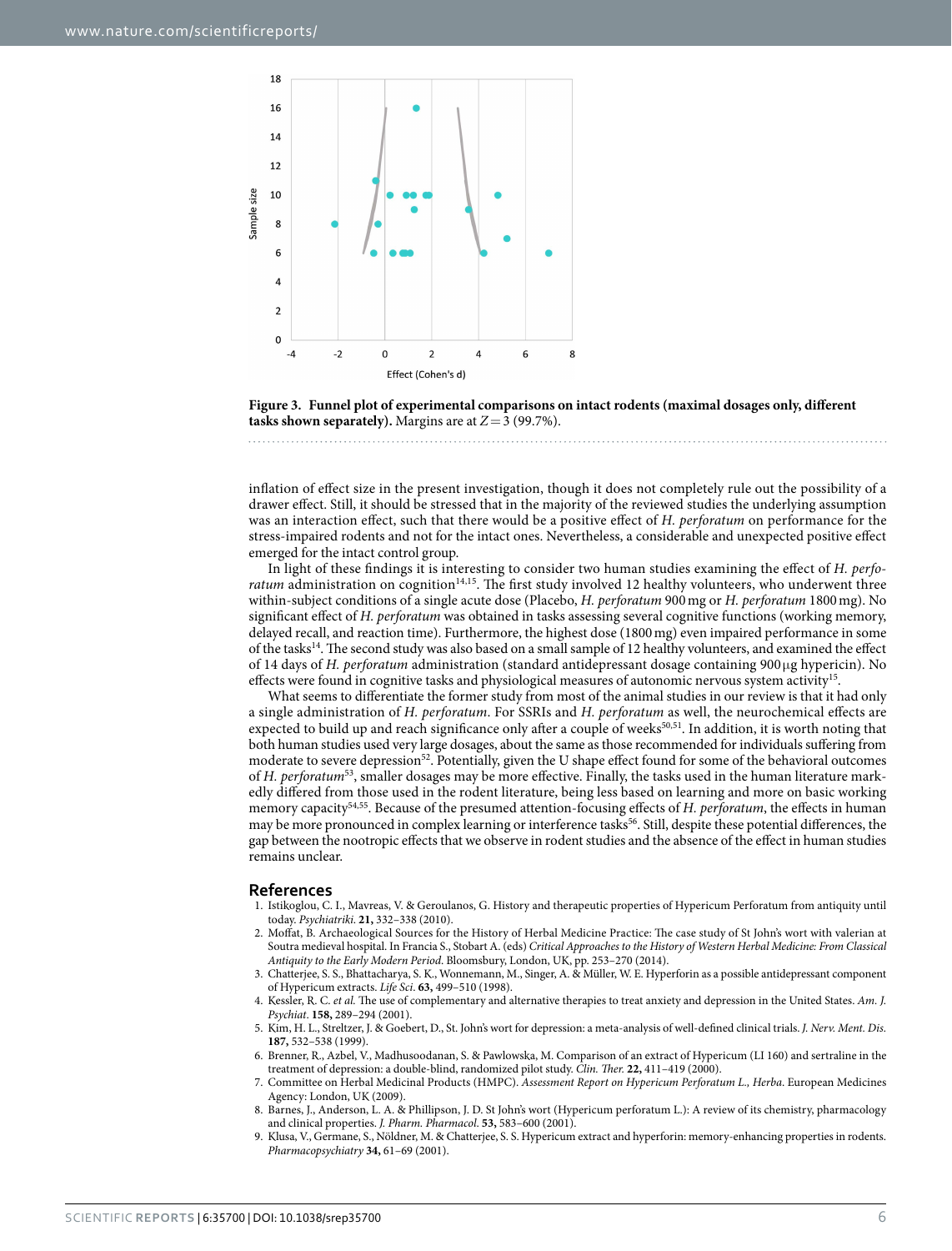- <span id="page-6-17"></span>10. Kumar, V., Singh, P. N., Muruganandam, A. V. & Bhattacharya, S. K. Effect of Indian Hypericum perforatum Linn on animal models of cognitive dysfunction. *J. Ethnopharmacol.* **72,** 119–128 (2000).
- <span id="page-6-28"></span>11. Trofimiuk, E. & Braszko, J. J. Alleviation by Hypericum perforatum of the stress-induced impairment of spatial working memory in rats. *N-S Arch. Pharmacol*. **376,** 463–471 (2008).
- <span id="page-6-0"></span>12. Trofimiuk, E., Walesiuk, A. & Braszko, J. J. St John's wort (Hypericum perforatum) counteracts deleterious effects of the chronic restraint stress on recall in rats. *Acta. Neurobiol. Exp*. **66,** 129–138 (2006).
- <span id="page-6-1"></span>13. Asadi, P., Roshanaee, K. & Mohajerani, H. R. Effect of Hypericum perforatum extract on consolidation of passive avoidance learning of acutely restrained male wistar rats. *New Cell Mol*. *Biotechnol. J.* **4,** 51–56 (2014).
- <span id="page-6-2"></span>14. Ellis, K. A., Stough, C., Vitetta, L., Heinrich, K. & Nathan, P. J. An investigation into the acute nootropic effects of Hypericum perforatum L. (St. John's Wort) in healthy human volunteers. *Behav. Pharmacol.* **12,** 173–182 (2001).
- <span id="page-6-3"></span>15. Siepmann, M., Krause, S., Joraschky, P., Mück-Weymann, M. & Kirch, W. The effects of St John's wort extract on heart rate variability, cognitive function and quantitative EEG: A comparison with amitriptyline and placebo in healthy men. *Brit. J. Clin. Pharmacol*. **54,** 277–282 (2002).
- <span id="page-6-4"></span>16. Kumar, V., Khanna, V. K., Seth, P. K., Singh, P. N. & Bhattacharya, S. K. Brain neurotransmitter receptor binding and nootropic studies on Indian Hypericum perforatum Linn. *Phytother. Res*. **16,** 210–216 (2002).
- <span id="page-6-5"></span>17. Greeson, J. M., Sanford, B. & Monti, D. A., St. John's wort (Hypericum perforatum): A review of the current pharmacological, toxicological, and clinical literature. *Psychopharmacology* **153,** 402–414 (2001).
- <span id="page-6-6"></span>18. Nathan, P. J. Hypericum perforatum (St John's Wort): A non-selective reuptake inhibitor? A review of the recent advances in its pharmacology. *J. Psychopharmacol.* **15,** 47–54 (2001).
- 19. Butterweck, V., Böckers, T., Korte, B., Wittkowski, W. & Winterhoff, H. Long-term effects of St. John's wort and hypericin on monoamine levels in rat hypothalamus and hippocampus. *Brain Res*. **930,** 21–29 (2002).
- 20. Bongiorno, P. & LoGiudice, P. Hypericum for depression. *Nat. Med. J*. **2,** 3–9 (2010).
- <span id="page-6-7"></span>21. Bellani, M., Dusi, N., Yeh, P. H., Soares, J. C. & Brambilla, P. The effects of antidepressants on human brain as detected by imaging studies. Focus on major depression. *Prog. Neuro. Psychoph.* **35,** 1544–1552 (2011).
- <span id="page-6-8"></span>22. Bauer, M., Heinz, A. & Whybrow, P. C. Thyroid hormones, serotonin and mood: Of synergy and significance in the adult brain. *Mol. Psychiatry* **7,** 140–156 (2002).
- <span id="page-6-9"></span>23. Ruhé, H. G., Mason, N. S. & Schene, A. H. Mood is indirectly related to serotonin, norepinephrine and dopamine levels in humans: A meta-analysis of monoamine depletion studies. *Mol. Psychiatry* **12,** 331–359 (2007).
- <span id="page-6-10"></span>24. Volkow, N. D., Wang, G. J., Fowler, J. S. & Ding, Y. S. Imaging the effects of methylphenidate on brain dopamine: New model on its therapeutic actions for attention-deficit/hyperactivity disorder. *Biol. Psychiatry* **57,** 1410–1415 (2005).
- <span id="page-6-11"></span>25. Baureithel, K. H., Büter, K. B., Engesser, A., Burkard, W. & Schaffner, W. Inhibition of benzodiazepine binding *in vitro* by amentoflavone, a constituent of various species of Hypericum. *Pharm. Acta Helv.* **72,** 153–157 (1997).
- <span id="page-6-12"></span>26. Farkas, L. & Crowe, S. F. The role of the benzodiazepine–GABA system in the memory processes of the day-old chick. *Pharmacol. Biochem. Be*. **65,** 223–231 (2000).
- <span id="page-6-13"></span>27. Mondadori, C. The pharmacology of the nootropics; new insights and new questions. *Behav. Brain Res.* **59,** 1–9 (1993).
- <span id="page-6-14"></span>28. Levin, E. D., McClernon, F. J. & Rezvani, A. H. Nicotinic effects on cognitive function: Behavioral characterization, pharmacological specification, and anatomic localization. *Psychopharmacology* **184,** 523–539 (2006).
- <span id="page-6-16"></span><span id="page-6-15"></span>29. Wever, K. E. *et al.* Ischemic preconditioning in the animal kidney, a systematic review and meta-analysis. *Plos One* **7,** e32296 (2012). 30. Guilfoyle, M. R., Helmy, A., Duane, D. & Hutchinson, P. J. Regional scalp block for postcraniotomy analgesia: a systematic review
- <span id="page-6-18"></span>and meta-analysis. *Anesth. Analg.* **116,** 1093–1102 (2013). 31. Beijamini, V. & Andreatini, R. Effects of Hypericum perforatum and paroxetine on rat performance in the elevated T-maze. *Pharmacol. Res.* **48,** 199–207 (2003).
- <span id="page-6-19"></span>32. Borenstein, M., Hedges, L., Higgins, J. & Rothstein, H. *Introduction to Meta-Analysis*. Wiley: Chichester, UK (2009).
- <span id="page-6-20"></span>33. Glass, G. V., McGaw, B. & Smith, M. L. *Meta-Analysis in Social Research*. (Sage: Beverly Hills, CA, 1981).
- <span id="page-6-21"></span>34. Egger, M. Bias in meta-analysis detected by a simple, graphic test. *Brit. Med. J.* **315,** 629 (1997).
- <span id="page-6-22"></span>35. Sterne, J. A. *et al.* Recommendations for examining and interpreting funnel plot asymmetry in meta-analyses of randomised controlled trials. *Brit. Med. J.* **343,** d4002 (2011).
- <span id="page-6-23"></span>36. Hasanein, P. & Shahidi, S. Effects of Hypericum perforatum extract on diabetes‐induced learning and memory impairment in rats. *Phytother. Res.* **25,** 544–549 (2011).
- <span id="page-6-25"></span>37. Misane, I. & Ogren, S. O. Effects of Hypericum perforatum (St. John's wort) on passive avoidance in the rat: evaluation of potential neurochemical mechanisms underlying its antidepressant activity. *Pharmacopsychiatry* **34,** 89–97 (2001).
- <span id="page-6-24"></span>38. Prakash, D. J., Arulkumar, S. & Sabesan, M. Effect of nanoHypericum (Hypericum perforatum gold nanoparticles) treatment on restraint stressinduced behavioral and biochemical alteration in male albino mice. *Pharmacognosy. Res*. **2,** 330 (2010).
- <span id="page-6-27"></span>39. Trofimiuk, E., Walesiuk, A. & Braszko, J. J. St John's wort (Hypericum perforatum) diminishes cognitive impairment caused by the chronic restraint stress in rats. *Pharmacol. Res.* **51,** 239–246 (2005).
- <span id="page-6-29"></span>40. Trofimiuk, E., Holownia, A. & Braszko, J. J. St. John's wort may relieve negative effects of stress on spatial working memory by changing synaptic plasticity. *N-S Arch. Pharmacol*. **383,** 415–422 (2011).
- <span id="page-6-26"></span>41. Widy-Tyszkiewicz, E., Piechal, A., Joniec, I. & Blecharz-Klin, K. Long term administration of Hypericum perforatum improves spatial learning and memory in the water maze. *Biol. Pharm. Bull.* **25,** 1289–1294 (2002).
- <span id="page-6-30"></span>42. Huedo-Medina, T. B., Sánchez-Meca, J., Marín-Martínez, F. & Botella, J. Assessing heterogeneity in meta-analysis: Q statistic or I2 index? *Psychol. Methods* **11,** 193 (2006).
- <span id="page-6-31"></span>43. Hedges, L. V. & Olkin, I. Statistical Methods for Meta-Analysis. Academic press, New York, NY, 2014. Scheibehenne B, Greifeneder R, Todd PM. Can there ever be too many options? A meta-analytic review of choice overload. *J. Consum. Res.* **37**, 409–425 (2010).
- <span id="page-6-32"></span>44. Mogg, K., Baldwin, D. S., Brodrick, P. & Bradley, B. P. Effect of short-term SSRI treatment on cognitive bias in generalised anxiety disorder. *Psychopharmacology* **176,** 466–470 (2004).
- <span id="page-6-33"></span>45. Greer, T. L., Sunderajan, P., Grannemann, B. D., Kurian, B. T. & Trivedi, M. H. Does duloxetine improve cognitive function independently of its antidepressant effect in patients with major depressive disorder and subjective reports of cognitive dysfunction? *Depress*. *Res. Treat.* **2014,** 627863 (2014).
- <span id="page-6-34"></span>46. Butterweck, V., Winterhoff, H. & Herkenham, M. St John's wort, hypericin, and imipramine: a comparative analysis of mRNA levels in brain areas involved in HPA axis control following short-term and long-term administration in normal and stressed rats. *Mol. Psychiatry* **6,** 547–564 (2001).
- <span id="page-6-35"></span>47. Thiele, B., Brink, I. & Ploch, M. Modulation of cytokine expression by Hypericum extract. *J Geriatr. Psychiatry Neurol.* **7,** S60–S62 (1994).
- <span id="page-6-36"></span>48. Khalifa, A. E. Hypericum perforatum as a nootropic drug: enhancement of retrieval memory of a passive avoidance conditioning paradigm in mice. *J. Ehnopharmacol*. **76,** 49–57 (2001).
- <span id="page-6-37"></span>49. Levin, E. D., Weber, E. & Icenogle, L. Baclofen interactions with nicotine in rats: effects on memory. *Pharmacol. Biochem. Be*. **79,** 343–348 (2004).
- <span id="page-6-38"></span>50. Biringer, E., Rongve, A. & Lund, A. A review of modern antidepressants' effects on neurocognitive function. *Curr. Psychiat. Rev*. **5,** 164–174 (2009).
- <span id="page-6-39"></span>51. Loubinoux, I. *et al.* Modulation of behavior and cortical motor activity in healthy subjects by a chronic administration of a serotonin enhancer. *Neuroimage* **27,** 299–313 (2005).